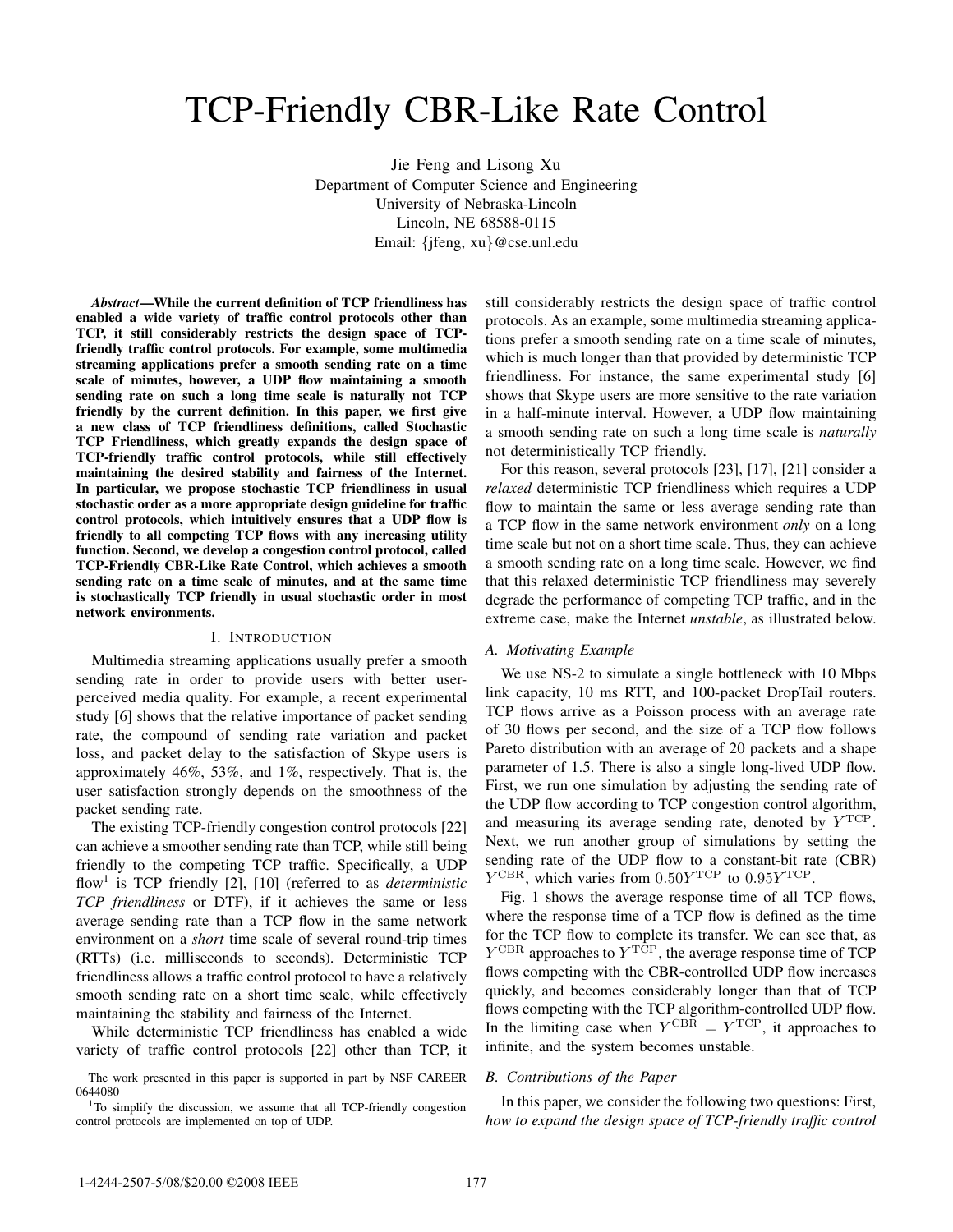

Fig. 1. As  $Y^{\text{CBR}}$  approaches to  $Y^{\text{TCP}}$ , the average TCP response time increases very quickly. In the limiting case when  $\check{Y}^{CBR} = Y^{TCP}$ , it approaches to infinite, and the system becomes unstable.

*protocols, while still effectively maintaining the stability and fairness of the Internet?* Second, *how to design a TCP-friendly congestion control protocol to achieve a smooth sending rate on a time scale much longer than that of the current TCPfriendly congestion control protocols?*

Correspondingly, the main contributions of our work are as follows. First, we give a new class of TCP friendliness definitions, called *Stochastic TCP Friendliness* (STF). Intuitively, stochastic TCP friendliness considers the statistical impact of UDP traffic on the rate distribution of all TCP flows, whereas deterministic TCP friendliness considers the specific impact of UDP traffic on the rate of each TCP flow. Several types of stochastic TCP friendliness are defined according to the size and type of the set of TCP utility functions. In particular, we propose stochastic TCP friendliness in usual stochastic order (STF-st) as a more appropriate design guideline for traffic control protocols, which intuitively ensures that a UDP flow is friendly to all competing TCP flows with any increasing utility function.

Second, we propose a congestion control protocol, called *TCP-Friendly CBR-Like Rate Control* (TFCBR), which is designed to achieve a CBR-like rate (in other words, a smooth sending rate) on a long time scale of minutes, and at the same time to be STF-st in most network environments. It is easy to achieve a long smoothness time scale, but it is very challenging to make TFCBR STF-st in most network environments. We use both flow-level network analysis and packet-level network simulation to determine the parameters of TFCBR, and finally the performance of TFCBR is evaluated with NS-2 simulation.

#### *C. Organization of the Paper*

The rest of the paper is organized as follows. Section II reviews the related work. Section III defines a new class of TCP friendliness definitions in the framework of stochastic TCP friendliness. Section IV describes the design goals and implementation details of the TFCBR protocol. Section V discusses how to set the TFCBR parameters to achieve its design goals. Section VI evaluates TFCBR performance with extensive NS-2 simulation. Finally, we conclude the paper by Section VII.

## II. RELATED WORK

*Related Work on TCP Friendliness:* Deterministic TCPfriendliness [2], [10] has been adopted in a large number of

so called TCP-friendly congestion control protocols [22], such as TCP-Friendly Rate Control (TFRC) [11]. Several recent definitions of TCP friendliness consider the impact of UDP traffic on the overall performance of a stochastic workload of TCP flows, instead of the impact on the rate of each TCP flow. Key *et al.* [14] require that a TCP-friendly protocol should maintain the same average number of TCP flows in the network as the case when UDP traffic is controlled under TCP algorithm. Chiu and Tam [8], [7] study TCP friendliness with a network utility maximization model. Specifically, a protocol is considered to be better than another one, if it can achieve both higher overall TCP utility and higher overall UDP utility than the other one. Our proposed stochastic TCP friendliness is inspired by the work by Chiu and Tam. The main difference is that their work compares two protocols for a given TCP utility function, whereas our work compares two protocols for a given set of TCP utility functions in the framework of stochastic ordering [18], and then their statistical impacts on the rate distribution of all TCP flows can be compared according to the size and type of the set of TCP utility functions.

*Differences between This Paper and Our Previous Work [9]:* The notion of stochastic TCP friendliness was first described in [9], which defines a basic single-class stochastic TCP friendliness, whereas this paper defines a more general multiple-class stochastic TCP friendliness. More importantly, this paper proposes and studies STF-st, which is not considered in [9]. Finally, our previous work [9] proposes an admission control protocol, whereas this paper proposes a congestion control protocol.

*Related Work on TCP-Friendly CBR-Like Rate Control:* Since a UDP flow maintaining a smooth sending rate on a long time scale is naturally not deterministically TCP friendly, there is very little work related to TFCBR. Several congestion control protocols [23], [17], [21] achieve a smooth sending rate on a long time scale by considering the relaxed deterministic TCP friendliness. However, as demonstrated in Section I, the relaxed deterministic TCP friendliness is not friendly to TCP flows and may make the network unstable.

#### III. FRAMEWORK OF STOCHASTIC TCP FRIENDLINESS

In this section, we give a new class of TCP friendliness definitions, called Stochastic TCP Friendliness (STF), which is designed to considerably expand the design space of TCPfriendly traffic control protocols than deterministic TCP friendliness, while still maintaining the desired stability and fairness in the Internet.

## *A. Definition*

Stochastic TCP friendliness is defined in the framework of stochastic ordering [18], which is a well-established topic in probability theory to compare two distribution functions. We consider a network shared by a stochastic workload of TCP and UDP flows. We consider multiple classes of TCP flows generated by different types of TCP users. For example, shortlived TCP flows by web TCP users and long-lived TCP flows by peer-to-peer file-sharing TCP users. Let random variable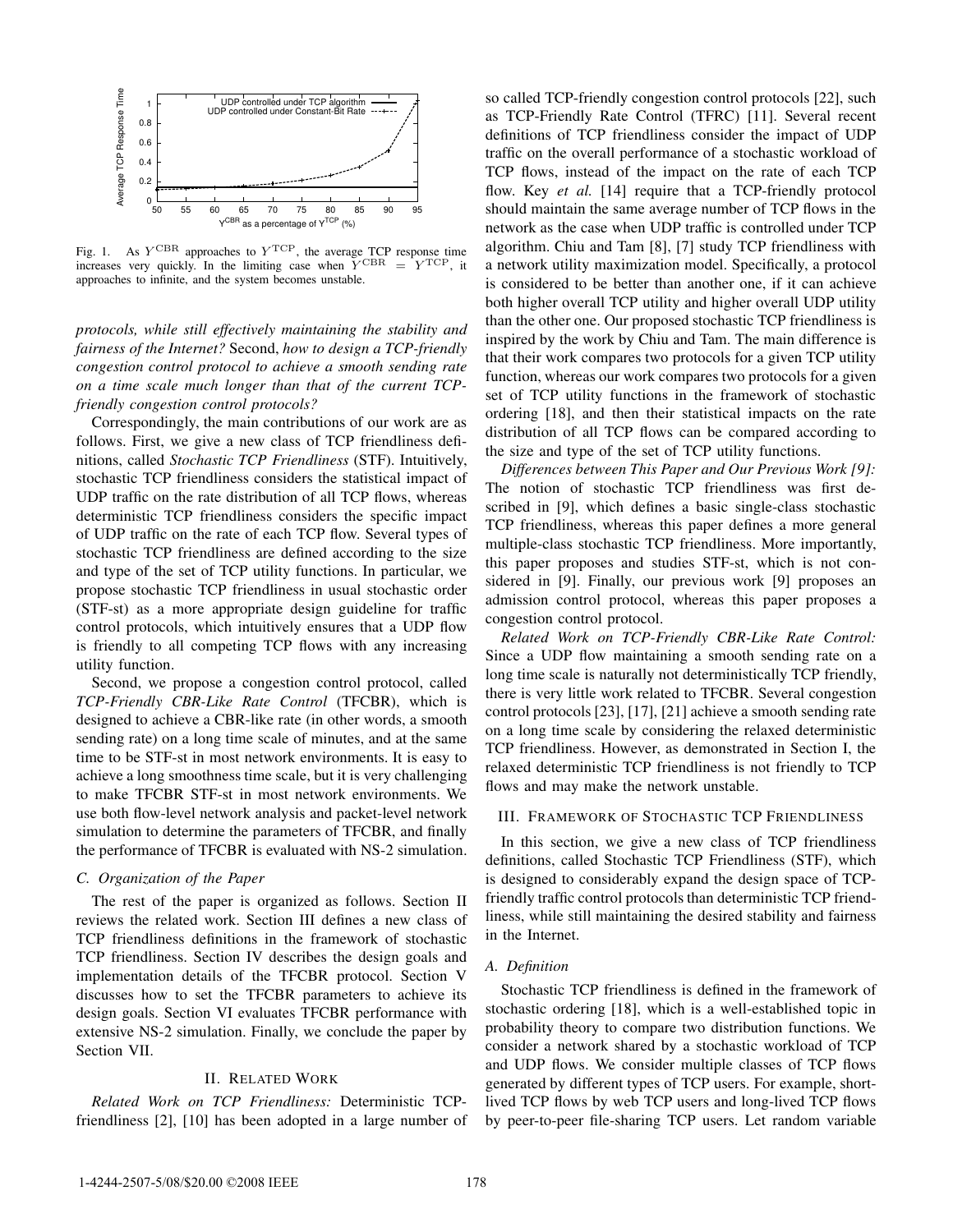$X_i^{\pi}$  denote the average sending rate of a TCP flow in class i when UDP flows are controlled under traffic control protocol  $\pi$ , and vector  $\mathbf{X}^{\pi}$  denotes the TCP rate vector  $(X_1^{\pi}, X_2^{\pi}, \ldots)$ . As a reference protocol, we also consider the case when UDP flows are controlled under the TCP congestion control algorithm (referred to as TCP algorithm hereinafter), and use **X**TCP to denote the corresponding TCP rate vector. Stochastic TCP friendliness is defined as follows:

*Definition 1: Protocol* π *is stochastically TCP-friendly (STF) with respect to TCP utility function set* U*, written*

$$
\mathbf{X}^{\text{TCP}} \leq_U \mathbf{X}^{\pi}, \text{ if } \mathbb{E}[u(\mathbf{X}^{\text{TCP}})] \leq \mathbb{E}[u(\mathbf{X}^{\pi})] \quad \forall u \in U
$$

where  $\mathbb{E}[u(\mathbf{X}^{\text{TCP}})] \leq \mathbb{E}[u(\mathbf{X}^{\pi})]$  is component-wise comparison; that is,  $\mathbb{E}[u(X_i^{\text{TCP}})] \leq \mathbb{E}[u(X_i^{\pi})]$  for  $\forall i$ . Intuitively, protocol  $\pi$  is stochastically TCP friendly, if the overall satisfaction of TCP users in each class measured with any utility function in U is higher when UDP flows are controlled by protocol  $\pi$ than that when UDP flows are controlled by TCP algorithm. Note that, this implies that the overall satisfaction of all TCP users in all classes is also higher with protocol  $\pi$  than that with TCP algorithm. For example, the overall satisfaction of web TCP users is higher, the overall satisfaction of peer-to-peer TCP users is higher, and the overall satisfaction of all TCP users is also higher. The relation  $\leq_U$  gives a partial order that can be used to relatively compare the degrees of TCP friendliness of two protocols.

To make the definition flexible, we do not specify the type and number of TCP classes, and we leave it to the designer of a traffic control protocol to determine. This definition can be extended to the case where different TCP classes have different TCP utility function sets, and then stochastic TCP friendliness is defined with respect to a vector of TCP utility function sets, instead of a single TCP utility function set. This definition can also be extended to the case where the utility of a TCP flow is a function of other TCP performance metrics, such as a function of the TCP response time, or a function of both the average TCP rate and the TCP flow size [8], [7]. We leave these extensions for future research.

It is worth to point out that stochastic TCP friendliness considers a stochastic workload of TCP flows, whereas deterministic TCP friendliness usually considers a static workload of TCP flows (i.e. with only a fixed number of long-lived TCP flows). The reason is that stochastic workload is essential for us to study the TCP rate distribution and the network stability that refers to the fact that there exists a steady state for the network [16]. For example, the relaxed deterministic TCP friendliness is fair to the competing TCP flows and the network is stable in the case with a static workload of TCP flows. However, it is unfair to competing TCP flows and makes the network unstable in the case with a stochastic workload of TCP flows, as demonstrated in Section I.

#### *B. TCP Utility Function Sets*

A fundamental question is for what set of TCP utility functions stochastic TCP friendliness should be defined. Below, we consider three types of TCP utility function sets and correspondingly give three definitions of stochastic TCP friendliness. To simplify the description, we use increasing to refer to non-decreasing throughout the paper.

*Definition 2: If* U *contains all increasing linear functions, written*  $\mathbf{X}^{\text{TCP}} \leq_{\mu} \mathbf{X}^{\pi}$ *, then*  $\pi$  *is stochastically TCP-friendly in mean order (STF-*μ*).*

If protocol  $\pi$  is STF- $\mu$ , then the overall average rate of all TCP flows in each class is higher when UDP traffic is controlled by protocol  $\pi$  than that when UDP traffic is controlled by TCP algorithm. Intuitively, *an STF-*μ *protocol is friendly to all TCP users interested in their average performance*.

*Definition 3: If* U *contains all increasing concave functions, written*  $X^{TCP} \leq_{icv} X^{\pi}$ *, then*  $\pi$  *is stochastically TCPfriendly in increasing concave order (STF-icv)*.

Since the user satisfaction of a file-transfer application is usually considered as an increasing concave function, the utility of a TCP flow is usually considered as an increasing concave function [20], [1]. Intuitively, *an STF-icv protocol is friendly to all TCP users with any increasing concave utility function, such as a usual file-transfer TCP user*.

*Definition 4: If* U *contains all increasing functions, written*  $\mathbf{X}^{\text{TCP}} \leq_{st} \mathbf{X}^{\pi}$ , then  $\pi$  is stochastically TCP-friendly in usual *stochastic order (STF-st)*.

TCP as the predominate transport protocol has been used in a wide variety of applications, and consequently there are a wide variety of TCP utility functions including both concave and non-concave functions. However, it is natural and reasonable to assume that the utility function of every TCP flow is an increasing function. Therefore, intuitively, *an STFst protocol is friendly to all TCP users in the Internet*.

Fig. 2 shows the tradeoff between the impact of each STF type on the TCP rate distribution and the size of its TCP utility function set. We can see that *the larger the size of a TCP utility function set, the lower the impact of the corresponding stochastic TCP friendliness*. For example, two extreme cases are STF-st and NONE (i.e., no congestion control for UDP traffic). STF-st has the largest TCP utility function set (i.e., all increasing functions), and then has the lowest impact on the TCP rate distribution; whereas NONE has the smallest TCP utility function set (i.e., empty set), and then has the highest impact on the TCP rate distribution. Specifically, according to the theory of stochastic ordering [18], we have the following two theorems about the impact of an  $STF-\mu$  protocol and an STF-st protocol on the TCP rate distribution.

*Theorem 1: Protocol*  $\pi$  *is STF-* $\mu$  *(i.e.*  $\mathbf{X}^{\text{TCP}} \leq_{\mu} \mathbf{X}^{\pi}$ *), if* and only if  $\mathbb{E}\left[X_i^{\text{TCP}}\right] \leq \mathbb{E}\left[X_i^{\pi}\right]$  for  $\forall i$ .

*Theorem 2: Protocol*  $\pi$  *is STF-st (i.e.*  $X^{TCP} \leq_{st} X^{\pi}$ *)*, *if and only if*  $F_i^{\text{TCP}}(x) \geq F_i^{\pi}(x)$  *for*  $\forall x$  *and for*  $\forall i$ *,* where cumulative distribution functions (CDFs)  $F_i^{\text{TCP}}(x) =$  $\mathbb{P}\left[X_i^{\text{TCP}} \leq x\right]$  and  $F_i^{\pi}(x) = \mathbb{P}\left[X_i^{\pi} \leq x\right]$ .

#### *C. Relation between Different TCP Friendliness Definitions*

If a TCP utility function set contains all increasing functions, then it also contains all increasing concave functions. Therefore, all STF-st protocols are STF-icv. Similarly, all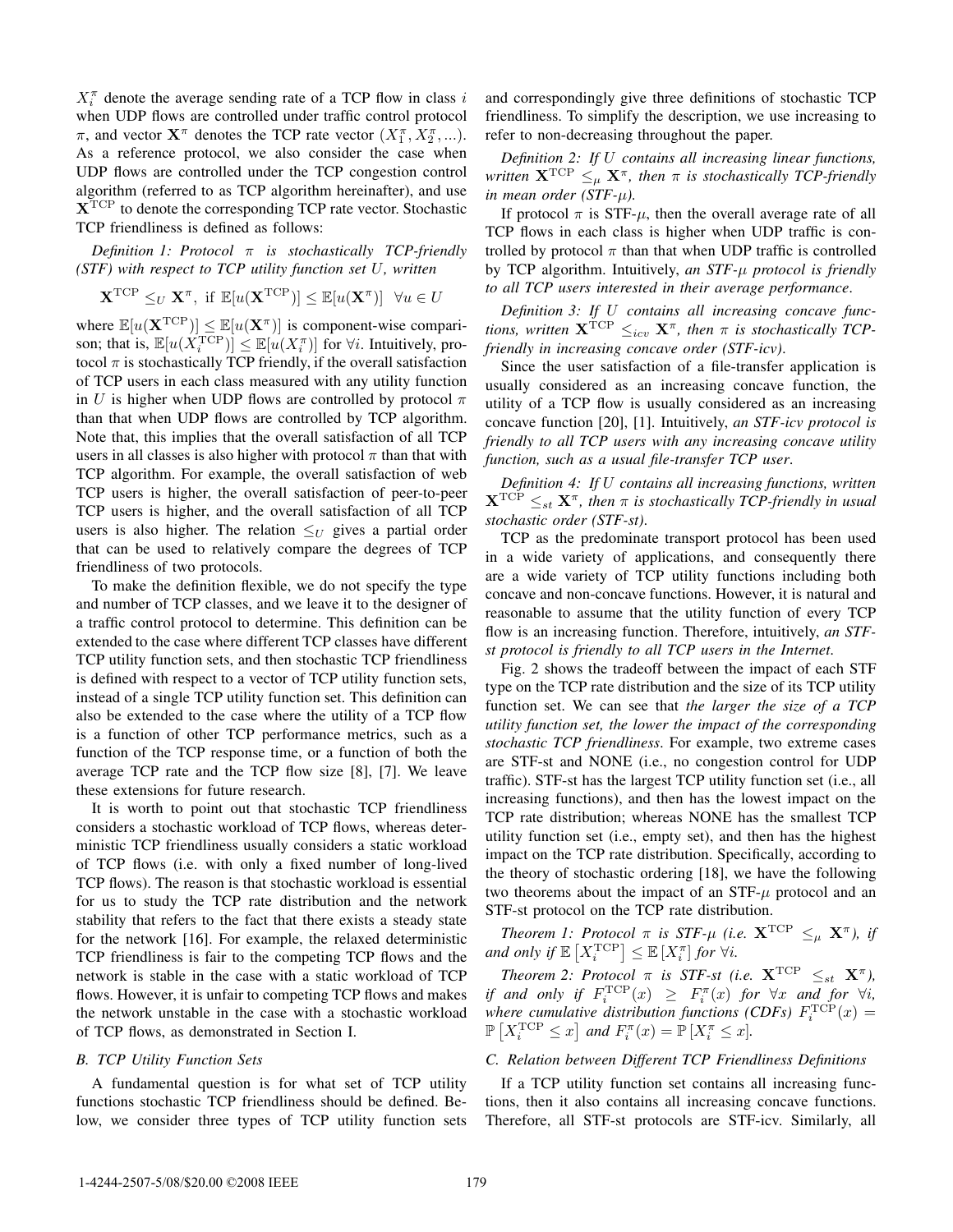

Fig. 2. The larger the size of a TCP utility function set, the lower the impact of the corresponding stochastic TCP friendliness on the TCP rate distribution.

STF-icv protocols are  $STF-\mu$ . Deterministic TCP friendliness requires that a UDP flow obtains the same or less average rate than a TCP flow on a short time scale. In the limiting case when the time scale approaches to zero, a DTF protocol behaves exactly as TCP. Therefore, in the limiting case, all DTF protocols are STF-st. We have

$$
DTF (limiting case) \subset STF-st \subset STF-icv \subset STF-\mu
$$

where each of them denotes the set of corresponding protocols. The relaxed deterministic TCP friendliness requires that a UDP flow obtains the same or less average rate than a TCP flow only on a long time scale but not on a short time scale. In the limiting case when the time scale approaches to infinity, a relaxed DTF flow behaves exactly as a CBR flow. As analyzed in Section V and verified in Section VI, we have

Relaxed DTF (limiting case)  $\nsubseteq$  STF- $\mu$ 

# IV. THE TCP-FRIENDLY CBR-LIKE RATE CONTROL (TFCBR) PROTOCOL

*A. Design Goals*

TCP-Friendly CBR-Like Rate Control (TFCBR) is designed for applications that last for a long time and prefer a long smoothness time scale, such as media streaming applications. TFCBR is designed as an end-to-end congestion control protocol that

- Goal 1: is stochastically TCP friendly in usual stochastic order in most network environments, and is stochastically TCP friendly in mean order in all network environments;
- Goal 2: achieves a smooth sending rate on a long time scale of minutes, whereas the current TCP-friendly congestion control protocols [22] maintain a smooth sending rate on a short time scale of milliseconds to seconds;
- Goal 3: maintains the bandwidth fairness among TFCBR flows; that is, every ongoing TFCBR flow has approximately the same instantaneous sending rate.

TFCBR is designed to be stochastically TCP friendly to the following two classes of TCP flows.

• TCP class 1 contains short-lived TCP flows, which stay in the network for a relatively short time period as compared to TFCBR flows. For example, web TCP connections, which usually last for seconds to minutes, whereas longlived media streaming flows usually last for minutes to hours.

• TCP class 2 contains long-lived TCP flows, which stay in the network for a relatively long time period as compared to TFCBR flows. For example, long-lived FTP connections and long-lived TCP connections in peer-topeer file-sharing applications, which may last for hours to days.

In most network environments, TFCBR ensures that the overall satisfaction of short-lived TCP users measured with any increasing utility function is higher when UDP flows are controlled under TFCBR than that when UDP flows are controlled under TCP algorithm, and the same holds for the overall satisfaction of long-lived TCP users and then holds for the overall satisfaction of both short-lived and long-lived TCP users together. In all network environments, TFCBR ensures that the overall average rate of short-lived TCP users is higher when UDP flows are controlled under TFCBR than that when UDP flows are controlled under TCP algorithm, and the same holds for the overall average rate of long-lived TCP users and then holds for the overall average rate of both short-lived and long-lived TCP users together.

# *B. TFCBR Parameters*

To achieve the above design goals, TFCBR controls its sending rate with two parameters.

- Smoothness time scale  $\beta$  determines on what time scale TFCBR maintains a CBR-like sending rate, or in other words, a smooth sending rate.
- Relative sending rate  $\alpha$  determines the ratio of the average rate of a TFCBR flow to the average rate of a TCP flow in the same network environment on the time scale of  $\beta$ .

The larger the value of parameter  $\beta$ , the longer the smoothness time scale of a TFCBR flow. However, there is a tradeoff between  $\beta$  and  $\alpha$  (i.e. between the smoothness time scale and the average sending rate) in order for TFCBR to be STFst, which will be discussed in the next section. In addition, parameter  $\beta$  determines the convergence speed of two TFCBR flows. The larger the value of parameter  $\beta$ , the longer the time for two TFCBR flows to converge to the bandwidth fair state.

# *C. TFCBR Implementation*

TFCBR can be implemented by modifying only the sender side of any current TCP-friendly congestion control protocol [22], which can estimate the sending rate of a TCP flow in the same network environment. We choose to implement TFCBR by modifying TCP-Friendly Rate Control (TFRC) [11], since extensive network simulations and Internet experiments show that TFRC can estimate the TCP rate with a good accuracy in most network environments [11], [2].

TFRC has two states:

- Slow start. In this state, TFRC doubles its sending rate every RTT until the first packet loss, which is similar to the slow start state of TCP.
- Congestion avoidance. In this state, TFRC adjusts its sending rate every RTT based on the estimated TCP rate. TFRC calculates the weighted average loss event rate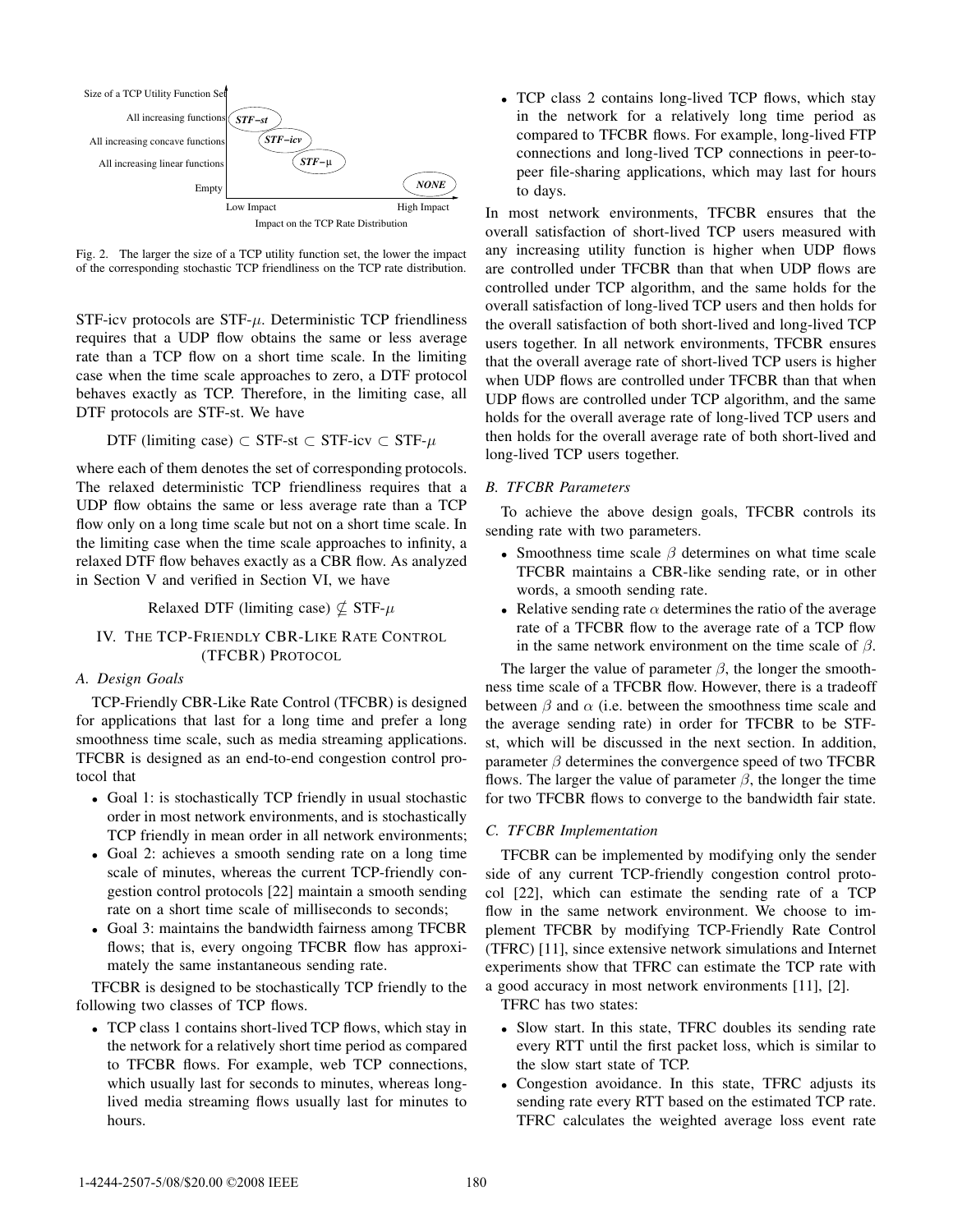based on the recent several loss intervals. It then estimates the TCP rate by using the TCP response function [19], which describes the TCP rate as a function of the packet size, round-trip time (RTT), loss event rate, timeout period, and the number of packets acknowledged by an ACK.

TFCBR also has two states:

- Slow start. TFCBR does not change the slow start part of TFRC.
- Congestion avoidance. TFCBR maintains all the TCP rates estimated by TFRC in the past  $\beta$  seconds. Every RTT, TFCBR sets its sending rate to the product of  $\alpha$ and the average of all TCP rates estimated in the past  $\beta$ seconds. By doing so, the ratio of the average rate of a TFCBR flow to that of a TCP flow in the same network environment on the time scale of  $\beta$  is  $\alpha$ , and TFCBR can maintain a CBR-like sending rate (or in other words, a smooth sending rate) on the time scale of  $\beta$ . During the time period after the slow start state and before TFCBR has collected a total of  $\beta$  seconds of estimated TCP rates, TFCBR sets its sending rate to the product of  $\alpha$  and the average of all TCP rates estimated so far.

Another method that we have tried to implement TFCBR congestion avoidance state is to adjust TFCBR rate not every RTT but over a long time period, such as every  $\beta$  seconds. Even though this method can maintain a sending rate that is absolutely CBR within each time period, however, there might be a sharp rate increase or decrease between two consecutive time periods. Therefore, we do not chose this method.

There are some fundamental differences between TFRC and TFCBR. First, TFRC is designed according to the definition of deterministic TCP friendliness, which considers the specific impact of UDP traffic on the rate of each TCP flow. TFCBR is designed according to the definition of stochastic TCP friendliness, which considers the statistical impact of UDP traffic on the rate distribution of all TCP flows. Second, TFRC estimates the TCP rate in a short time period, which highly depends on the number of TCP flows in that short time period. TFCBR estimates the average TCP rate in the past  $\beta$  seconds. If  $\beta$  is sufficiently long, the estimated TCP rate mainly depends on the long-term TCP load instead of the instantaneous number of TCP flows. That is, TFCBR responds mainly to the longterm TCP load but not much on the instantaneous number of TCP flows. Therefore, TFCBR can maintain a smooth sending rate on a longer time scale than TFRC.

## V. SETTING TFCBR PARAMETERS

This section discusses how to set TFCBR parameters  $\alpha$  and  $\beta$  to achieve its design goals.

## *A. Guidelines for Setting TFCBR Parameters*

The whole parameter space of TFCBR as illustrated in Fig. 3 is divided into three areas. The top area corresponds to points  $(\alpha, \beta)$  so that TFCBR is not STF- $\mu$ , the middle area for  $STF-\mu$ , and the bottom area for STF-st. We do not show



Fig. 3. The parameter space of TFCBR is divided into three areas according to the impact of  $\alpha$  and  $\beta$  on TCP friendliness of TFCBR.

the area of STF-icv in the figure, since TFCBR is designed to be STF-st in most cases, and to be  $STF-\mu$  in the worst case.

In order for TFCBR to be STF-st, its parameters should be selected so that the corresponding point  $(\alpha, \beta)$  is in the STF-st area. The range of  $\alpha$  for the STF-st area is [0,1]. At point A where  $\alpha = 1$  and  $\beta = 0$ , TFCBR behaves exactly as TCP, and then it is both STF-st and STF- $\mu$ . Above point A, TFCBR is always more aggressive than TCP, and then it is neither STF-st nor  $STF-\mu$ . The shape of the STF-st area shows the tradeoff between  $\alpha$  and  $\beta$ . The larger the value of parameter  $\alpha$ , the smaller the longest  $\beta$  for TFCBR to be STF-st.

If  $\alpha$  is given, the longest  $\beta$  for TFCBR to be STF-st can be determined by finding the point with the given  $\alpha$  and on the boundary line between the STF-st and STF- $\mu$  areas. However, this boundary line is variable and depends on the detailed statistic information of TCP traffic, but it is very hard for TFCBR as an end-to-end congestipn control protocol to accurately measure these information. Therefore, we have the following guideline.

• Guideline 1: To simplify the design of TFCBR, parameters  $\alpha$  and  $\beta$  have fixed values, instead of variable values that require the detailed TCP statistic information.

However, a fixed point  $(\alpha, \beta)$  and variable boundary lines imply that point  $(\alpha, \beta)$  may sometimes in the STF-st area, but sometimes not in it. Consequently, we consider the following two design choices for  $\alpha$ . 1) Parameter  $\alpha$  should be no more than the  $\alpha$  of point B, which is the boundary point between the STF-st and STF- $\mu$  areas when  $\beta$  approaches to infinity. 2) Parameter  $\alpha$  should be no more than the  $\alpha$  of point C, which is the boundary point between the STF- $\mu$  and non STF- $\mu$  areas when  $\beta$  approaches to infinity.

The first design choice ensures that for any  $\beta$ , TFCBR is always STF-st. Intuitively, this would be the best choice. However, as analyzed below in this section, the lower bound of the  $\alpha$  of point B is zero. That is, only if the sending rate of TFCBR is zero, then for any  $\beta$ , TFCBR is always STF-st. Therefore, we do not choose the first design choice.

The second design choice ensures that for any  $\beta$ , TFCBR is either STF-st or STF- $\mu$ . That is, even with the variable boundary lines, we can still ensure that TFCBR is at least  $STF-\mu$ . Therefore, we choose the second design choice for TFCBR, and the lower bound of the  $\alpha$  of point C is analyzed below in this section. Following the second design choice, we have the following guidelines to achieve design goal 1.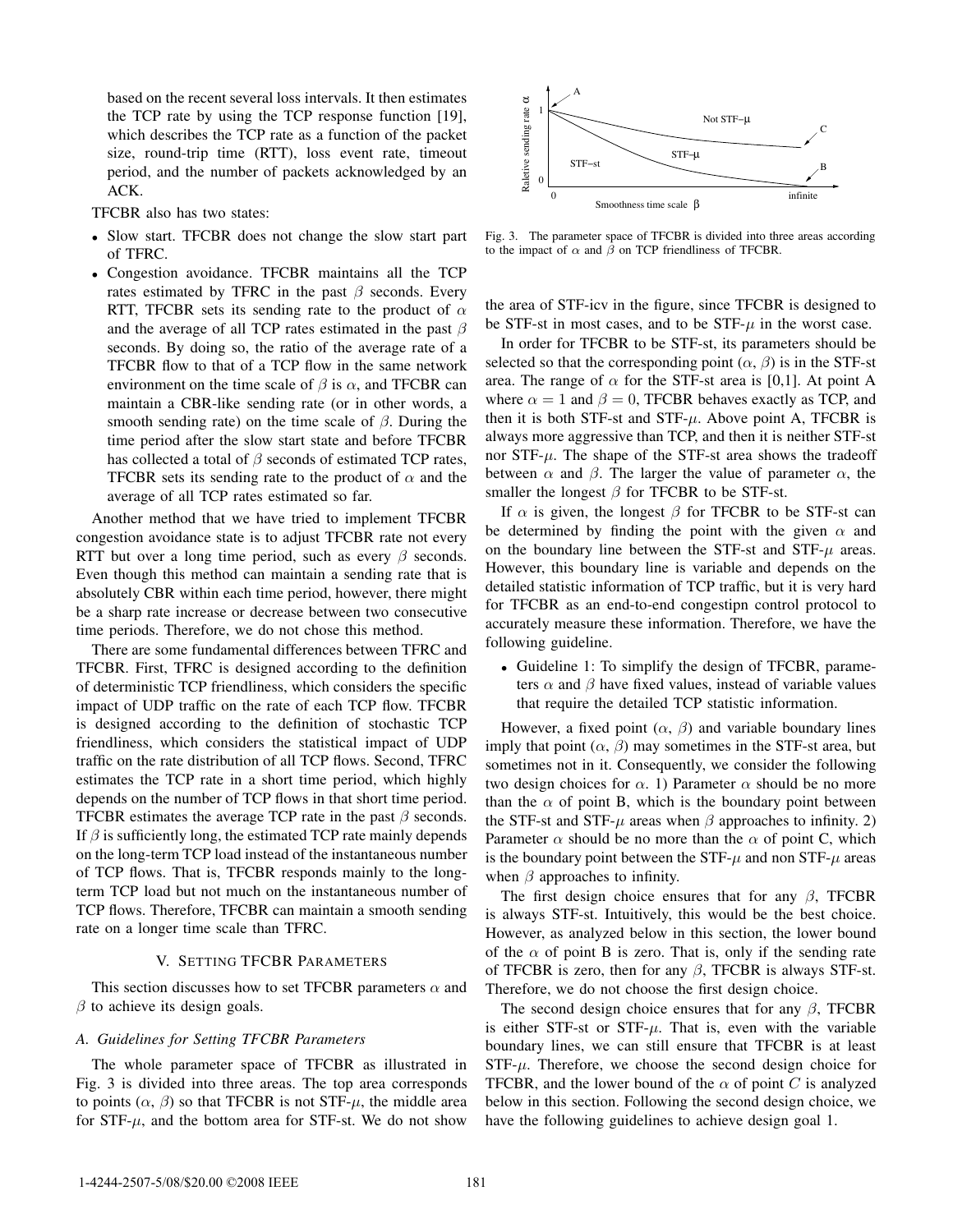- Guideline 2: Parameter  $\alpha$  should be no more than the  $\alpha$ of point C, so that TFCBR is STF- $\mu$  for any  $\beta$ .
- Guideline 3: Point  $(\alpha, \beta)$  should be in the STF-st area in most cases, so that TFCBR is STF-st in most cases.

In addition, we have the following guidelines to achieve design goals 2 and 3.

- Guideline 4: Parameter  $\beta$  should be long enough for TFCBR to achieve a smooth sending rate on a time scale of minutes.
- Guideline 5: Parameter  $\beta$  should not be too large so that two TFCBR flows with different rates can converge to the fair share point at a reasonably fast speed.

Below, we first study the TFCBR parameter space using a flow-level network model in Section V-B, and then study the TFCBR parameter space using packet-level network simulations in Section V-C. Finally, we set the TFCBR parameters  $\alpha$  and  $\beta$  in Section V-D.

## *B. Flow-Level Analysis of TFCBR Parameter Space*

*1) Flow-Level Network Model:* To study the TFCBR parameter space, we use a flow-level network model where the bandwidth sharing among a dynamic number of competing TCP flows is analyzed by using a Processor-Sharing (PS) queueing model. The choice to use the flow-level network model is based on the following two reasons. 1) The flowlevel network model has already been widely used to study the performance of TCP flows [13], [15]. It has been shown [13] that the flow-level analysis can accurately predict the essential properties observed in detailed packet-level TCP simulations, while not involving the complexity at the packet level. 2) Since we are interested in only the stochastic ordering of different traffic control protocols for UDP flows, we use the flow-level analysis only to *relatively* compare the TCP rate distributions under different protocols, *not* to calculate the *accurate* TCP rate distributions.

Our model considers a single bottleneck with a unit of link capacity shared by the following three types of flows.

- UDP: A fixed number of long-lived UDP flows, which stay in the network forever. Let  $n_u$  denote the number of long-lived UDP flows.
- TCP Class 1: A dynamic number of short-lived TCP flows, which stay in the network for a short time period. We assume that short-lived TCP flows arrive as a Poisson process with an average arrival rate of  $\lambda_1$ , and each has a random flow size with mean  $1/\mu_1$ . The load of short-lived TCP flows is then  $\rho_1 = \lambda_1/\mu_1$ .
- TCP Class 2: A fixed number of long-lived TCP flows, which stay in the network forever. Let  $n_2$  denote the number of long-lived TCP flows.

We consider the following two protocols for UDP flows.

• TFCBR. In this case, all long-lived UDP flows are controlled under TFCBR. If the instantaneous sending rate of all UDP flows is  $r$ , and there are a total of  $n_1$  short-lived TCP flows, then every TCP flow (shortlived or long-lived) has an instantaneous sending rate of

 $(1 - r)/(n_1 + n_2)$ . Let random variable  $X_i^{\text{TFCBR}}$  denote the average sending rate of a TCP flow in class  $i$  when UDP flows are controlled under TFCBR, and **X**TFCBR denote TCP rate vector  $(X_1^{\text{TFCBR}}, X_2^{\text{TFCBR}})$ .

• TCP Algorithm. In this case, all long-lived UDP flows are controlled under the TCP congestion control algorithm. This case is used as a reference protocol to study the TCP friendliness of TFCBR. In this case, every flow (TCP or UDP) has an instantaneous sending rate of  $1/(n_1 +$  $n_2 + n_u$ ). Let random variable  $X_i^{\text{TCP}}$  denote the average sending rate of a TCP flow in class  $i$  when UDP flows are controlled under TCP algorithm, and **X**TCP denote TCP rate vector  $(X_1^{\text{TCP}}, X_2^{\text{TCP}})$ .

*2) Point B:* In theory, point B can be determined by using Theorem 2. However, it is analytically intractable to obtain TCP rate distributions  $\mathbb{P}\left[X_1^{\text{TCP}} \leq x\right]$  and  $\mathbb{P}\left[X_1^{\text{TFCBR}} \leq x\right]$ . Therefore, we estimate point B by calculating TCP number distributions  $\mathbb{P}\left[\underset{n}{N_{i}}^{\text{TCP}} \leq n\right]$  and  $\mathbb{P}\left[\underset{n}{N_{i}}^{\text{TFCBR}} \leq n\right]$ , where random variables  $\dot{N}_i^{\text{T}\text{C}\text{P}}$  and  $N_i^{\text{T}\text{FCBR}}$  denote the total number of TCP flows of class  $i$  in the network when UDP flows are controlled under TCP algorithm and TFCBR, respectively. We have the following theorem.

*Theorem 3: For a bottleneck link with a unit of link capacity shared by*  $n_u$  *long-lived UDP flows,*  $n_2$  *long-lived TCP flows, and a dynamic number of short-lived TCP flows arriving as a Poisson process with load*  $\rho_1 = \lambda_1/\mu_1$ , *TFCBR with*  $\beta = \infty$  achieves both  $\mathbb{P}\left[N_1^{\text{TCP}} \leq n\right] \leq \mathbb{P}\left[N_1^{\text{TFCBR}} \leq n\right]$  $and \ \mathbb{P}\left[N_2^{\text{TCP}} \leq n\right] \leq \mathbb{P}\left[N_2^{\text{TFCBR}} \leq n\right]$  for any n,  $n_u$ ,  $n_2$ *and*  $\rho_1$ *, if and only if*  $\alpha = 0$ *.* 

Proof: Since  $N_2^{\text{TFCBR}} = N_2^{\text{TCP}} = n_2$ , we consider only  $N_1^{\text{TFCBR}}$  and  $N_1^{\text{TCP}}$ .

First, we calculate  $\mathbb{P}\left[N_1^{\text{TFCBR}} \leq n\right]$ , when UDP flows are controlled under TFCBR. If  $\beta = \infty$ , TFCBR becomes a CBR flow, and let  $r$  denote the total sending rate of all UDP flows. Fig. 4 shows that the bottleneck link is modeled as an M/G/1- PS queueing node with service rate  $1-r$  shared by a dynamic number of customers (i.e. short-lived TCP flows) with load  $\rho_1$  and  $n_2$  permanent customers (i.e. long-lived TCP flows), which has been analyzed in [3]. We have

$$
\mathbb{P}\left[N_1^{\text{TFCBR}} \le n\right] = \sum_{i=0}^n \left(1 - \frac{\rho_1}{1-r}\right)^{n_2+1} \left(\begin{array}{c} i+n_2\\n_2\end{array}\right) \left(\frac{\rho_1}{1-r}\right)^i \quad (1)
$$

Next, we calculate  $\mathbb{P}\left[N_1^{\text{TCP}} \leq n\right]$ , when UDP flows are controlled under TCP algorithm. Fig. 5 shows that the bottleneck link is modeled as an M/G/1-PS queueing node with a unit of service rate shared by a dynamic number of customers (i.e. short-lived TCP flows) with load  $\rho_1$  and  $n_2 + n_u$  permanent customers (i.e. long-lived TCP flows and long-lived UDP flows). We have

$$
\mathbb{P}\left[N_1^{\text{TCP}} \le n\right] = \sum_{i=0}^n (1 - \rho_1)^{n_2 + n_u + 1} \binom{i + n_2 + n_u}{n_2 + n_u} \rho_1^i \tag{2}
$$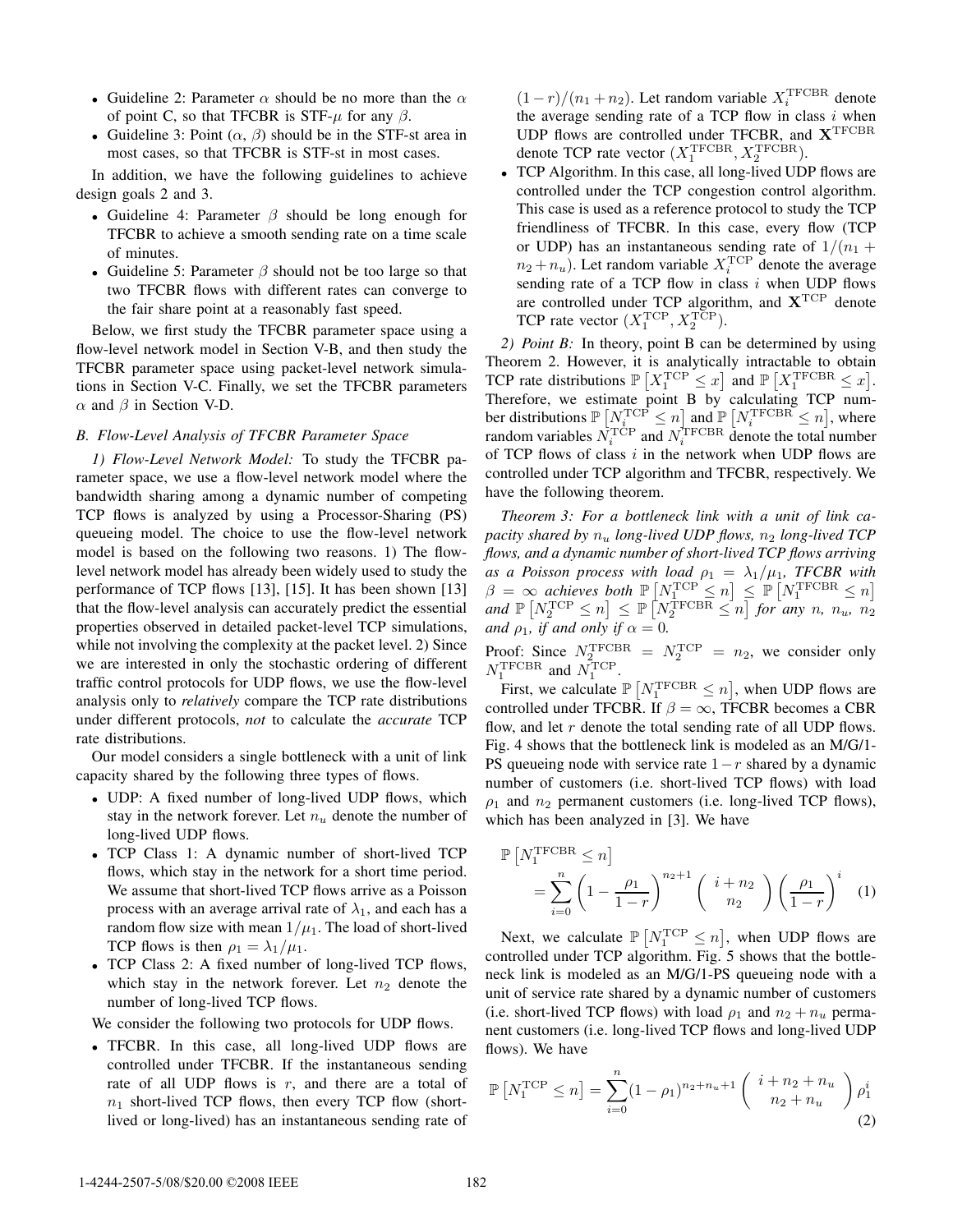

Fig. 4. When a UDP flow is controlled under TFCBR, the bottleneck link is modeled as an M/G/1-PS queueing node with link capacity  $1 - r$  shared by a dynamic number of customers (i.e. short-lived TCP flows) with load  $\rho_1$ and  $n_2$  permanent customers (i.e. long-lived TCP flows)



Fig. 5. When a UDP flow is controlled under TCP algorithm, the bottleneck link is modeled as an M/G/1-PS queueing node with a unit of link capacity shared by a dynamic number of customers (i.e. short-lived TCP flows) with load  $\rho_1$  and  $n_2 + n_u$  permanent customers (i.e. long-lived TCP flows and long-lived UDP flows).

After some cumbersome but straightforward manipulation, it can be shown that inequality  $\mathbb{P}\left[N_1^{\text{TCP}} \leq n\right] \leq$  $\mathbb{P}\left[N_1^{\text{TFCBR}} \leq n\right]$  holds for any  $n, n_u, n_2$  and  $\rho_1$ , if and only if  $r = 0$ ; that is  $\alpha = 0$ .

Therefore, we believe that TFCBR is STF-st for any  $\beta$ , only if the sending rate of TFCBR is zero. Consequently, we do not attempt to design TFCBR to be STF-st for any  $\beta$ .

*3) Point C:* In theory, point C can be determined by using Theorem 1. We are able to obtain average TCP rates  $\mathbb{E}\left[X_2^{\text{TCP}}\right]$  and  $\mathbb{E}\left[X_2^{\text{TFCBR}}\right]$ . However, it is analytically intractable [15] to obtain average TCP rates  $\mathbb{E}\left[X_1^{\text{TCP}}\right]$  and  $\mathbb{E}[X_1^{\text{TFCBR}}]$ . Therefore, we estimate point C by calculating a frequently used approximation [15] to the average rate. Let  $R_1^{\text{TCP}}$  and  $R_1^{\text{TFCBR}}$  denote the ratio of the average TCP flow size to the average TCP response time for class 1 when UDP flows are controlled under TCP algorithm and TFCBR, respectively. We have the following theorem.

*Theorem 4: For a bottleneck link with a unit of link capacity shared by*  $n_u$  *long-lived UDP flows,*  $n_2$  *long-lived TCP flows, and a dynamic number of short-lived TCP flows arriving as a Poisson process with load*  $\rho_1 = \lambda_1/\mu_1$ , TFCBR with  $\beta = \infty$  achieves both  $R_1^{\text{TCP}} \leq R_1^{\text{TFCBR}}$  and  $\mathbb{E}\left[X_2^{\text{TCP}}\right] \leq$  $\mathbb{E}\left[X_2^{\text{TFCBR}}\right]$  for any  $n_u \geq 1$ ,  $n_2 \geq 0$  and  $\rho_1 \geq 0$ , if and only *if*  $\alpha \leq 0.5$ *.* 

Proof: First, when UDP flows are controlled under TFCBR, Fig. 4 shows that the queueing model for the bottleneck link, which has been analyzed in [3]. We have  $R_1^{\text{TFCBR}} = (1 - r (\rho_1)/(n_2+1)$ , and  $\mathbb{E}\left[X_2^{\text{TFCBR}}\right] = X_2^{\text{TFCBR}} = (1-r-\rho_1)/n_2$ .

Next, when UDP flows are controlled under TCP algorithm, Fig. 5 shows the queueing model for the bottleneck. We have  $R_1^{\text{TCP}} = (1 - \rho_1)/(n_2 + n_u + 1)$ , and  $\mathbb{E}\left[X_2^{\text{TCP}}\right] = X_2^{\text{TCP}} =$  $(1 - \rho_1)/(n_2 + n_u).$ 

After some cumbersome but straightforward manipulation, it can be shown that both  $R_1^{\text{TCP}} \leq R_1^{\text{TFCBR}}$  and  $\mathbb{E}\left[X_2^{\text{TCP}}\right] \leq$  $\mathbb{E}\left[X_2^{\text{TFCBR}}\right]$  hold, if and only if

$$
r \le \frac{n_u}{n_2 + n_u + 1} \left(1 - \rho_1\right) \tag{3}
$$

Let  $Y^{\text{TFCBR}}$  and  $Y^{\text{TCP}}$  denote the average sending rate of a UDP flow when it is controlled under TFCBR and TCP algorithm, respectively. We have  $Y^{\text{TFCBR}} = r/n_u$  and  $Y^{\text{TCP}} = (1 - \rho_1)/(n_2 + n_u)$ . Therefore, we have

$$
\alpha = \frac{Y^{\text{TFCBR}}}{Y^{\text{TCP}}} \le \frac{n_2 + n_u}{n_2 + n_u + 1} \tag{4}
$$

It is easy to see that Inequality 4 holds for any  $n_u \geq 1$ ,  $n_2 \geq 0$  and  $\rho_1 \geq 0$  if and only if  $\alpha \leq 0.5$ .

Therefore, we believe the lower bound of the  $\alpha$  of point C is 0.5. Consequently, according to guideline 2, TFCBR parameter  $\alpha$  should be no more than 0.5 so that TFCBR is STF- $\mu$  for any  $\beta$ .

*4) Stability Conditions:* It is important to note the different stability conditions of the two queueing models. First, when UDP flows are controlled under TCP algorithm, the queueing model shown in Fig. 5 is stable if and only if  $\rho_1 < 1$  [4], which is independent of the load of UDP traffic due to the adaptive nature of TCP algorithm. Second, when a UDP flow is controlled under TFCBR, the queueing model shown in Fig. 4 is stable if and only if  $\rho_1 < 1 - r$ , which however depends on the total rate of UDP flows. Note that,  $\rho_1 < 1 - r$  is equivalent to  $\alpha < 1 + n_2/n_u$ . When  $n_2 = 0$ , we have  $\alpha < 1$ . Intuitively, this implies *in order to make the Internet stable, the average rate of a UDP flow with a long smoothness time scale must be less than that of a TCP flow in the same network environment, when there is no competing long-lived TCP flows.* This explains why and when the relaxed deterministic TCP friendliness discussed in Section I is unstable.

### *C. Packet-Level Simulation of TFCBR Parameter Space*

To study the TFCBR parameter space, we also run packetlevel NS-2 simulations. We simulate a dumbbell topology shared by short-lived Poisson TCP flows and a single longlived UDP flow with parameters described in Section VI. TFCBR parameter  $\alpha$  varies from 1/8 to 9/8, and parameter  $\beta$  varies from 1 seconds to 256 seconds.

We determine whether the corresponding TFCBR is STF-st, or STF- $\mu$ , or not STF- $\mu$  according to Theorem 2 and Theorem 1 using TFRC instead of TCP algorithm as a reference protocol. That is, we compare  $X^{\text{TFCBR}}$  with  $X^{\text{TFRC}}$  instead of **X**TCP. The two main reasons that we choose TFRC instead of TCP algorithm as a reference protocol are as follows. 1) We are more interested in the impact of TFCBR parameters  $\alpha$  and  $\beta$ , and less interested in the impact of the TFRC estimation error of the TCP rate. Using TFRC as a reference protocol can effectively eliminate the impact of TFRC estimation error, and help us focus on the impact of TFCBR parameters  $\alpha$  and  $\beta$ . 2) TFRC is a reasonably good reference protocol, since extensive network simulations and Internet experiments show that TFRC is reasonably fair to competing TCP flows in most network environments [11], [2], and has been specified as a standard Internet standards track protocol [12].

Fig. 6, Fig. 7 and Fig. 8 show the simulation results with Droptail routers when the TCP load is 10%, 30% and 50% of the bottleneck capacity, respectively. Fig. 9, Fig. 10 and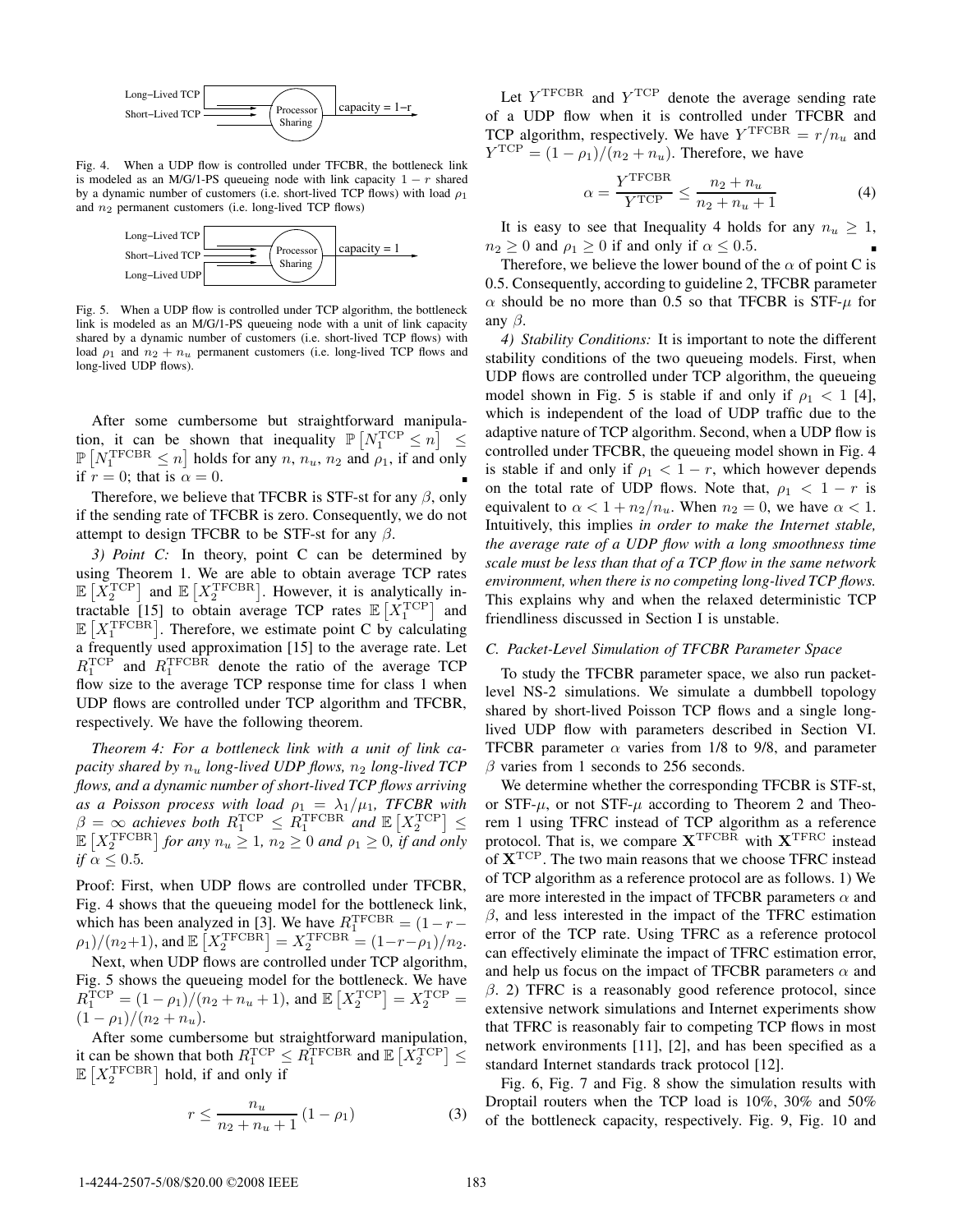

1/8

Fig. 6. TCP friendliness of TFCBR with TCP Fig. 7. load=10% and DropTail routers.



TCP friendliness of TFCBR with TCP Fig. 8. load=30% and DropTail routers. 8/8 Relative sending rate α 7/8 Not STF-μ Relative sending rate 6/8 5/8 STF-μ 4/8 3/8 STF-st 2/8



Fig. 8. TCP friendliness of TFCBR with TCP load=50% and DropTail routers. and DropTail routers.



Fig. 9. TCP friendliness of TFCBR with TCP Fig. 10. load=10% and RED routers.

TCP friendliness of TFCBR with TCP Fig. 11. load=30% and RED routers.

1 4 16 64 256

Smoothness time scale β (Seconds)

TCP friendliness of TFCBR with TCP load=50% and RED routers.



Fig. 12. Two TFCBR flows with  $\beta=16$  seconds. Fig. 13. Two TFCBR flows with  $\beta$ =64 seconds. Fig. 14. Two TFCBR flows with  $\beta = 256$  seconds.

Fig. 11 show the simulation results with RED routers. We have the following observations. 1) The boundary lines are variable and depend on the network parameters, such as TCP load and queueing disciplines. 2) Among these figures, the largest  $\alpha$  so that TFCBR is STF- $\mu$  for any  $\beta$  is 6/8 for Droptail routers and 4/8 for RED routers, which are very close to the asymptotical upper bound (i.e. 0.5) described in Theorem 4. 3) Among these figures, the largest  $\alpha$  so that TFCBR is STF-st for any  $\beta$  is 4/8 for Droptail routers and 1/8 for RED routers, which are approaching to the asymptotical upper bound (i.e. 0) described in Theorem 3. 4) In some figures such as Fig. 6, TFCBR is still STF- $\mu$  even if  $\alpha > 1$ . Part of the reason is that the actual relative rate ratio (measured as the average TFCBR rate over the average TFRC rate in the same network environment) is not exactly equal to the specified value of  $\alpha$ , especially with Droptail routers.

#### *D. Setting TFCBR Parameters*

According to guideline 1, we set  $\alpha$  and  $\beta$  to fixed values. Since both flow-level analysis and packet-level simulation show that the lower bound of the  $\alpha$  of point C is 0.5, we set  $\alpha$  to be 0.5 according to guideline 2. Following guidelines 3, 4, and 5, we set  $\beta$  to 64 seconds.

Regarding guideline 3, we can see that in most cases point (0.5, 64) is in the STF-st area. Generally, when the TCP load is high, TFCBR with  $\alpha = 0.5$  and  $\beta = 64$  is STF-st and is then STF- $\mu$ . When the TCP load is low, TFCBR with  $\alpha = 0.5$ and  $\beta = 64$  is not STF-st but is still STF- $\mu$ . We believe this is reasonable, since intuitively TCP users are more interested

in their performance when the traffic load is high, and less interested in their performance when the traffic load is low.

Regarding guidelines 4 and 5, TFCBR with  $\beta = 64$  seconds can maintain a smooth sending rate on a time scale of minutes, and achieve a reasonably fast convergence speed. Below, we illustrate the tradeoff between smoothness time scale and convergence speed. We simulate a single bottleneck shared by short-lived Poisson TCP flows and two TFCBR flows. The load of short-lived Poisson TCP flows is set to 50% of the bottleneck capacity. The first TFCBR flow starts at second 10 and the second TFCBR flow starts at second 500. For both TFCBR flows,  $\alpha$  is 0.5, and  $\beta$  varies from 16 seconds to 64 seconds, and 256 seconds. Fig. 12, Fig. 13, and Fig. 14 show their rates with  $\beta = 16, 64,$  and 256 seconds, respectively. We can clearly see that the larger the value of  $\beta$ , the smoother the TFCBR rate; however, the longer the convergence time.

# VI. SIMULATION RESULT

#### *A. Simulation Setup*

Our NS-2 simulation uses a typical dumbbell topology. The bandwidth and one-way delay of the bottleneck link are set to 10Mbps and 10ms, respectively. Each source and sink are connected to the bottleneck link through different access links with random delays up to 0.5 ms to mitigate phase effect. The packet size is set to 1500 bytes for all connections. We test drop-tail routers with a buffer size of 40 packets. Every simulation runs for 75000 seconds.

We simulate three types of TCP flows. 1) Short-lived Poisson TCP flows that arrive as a Poisson process with an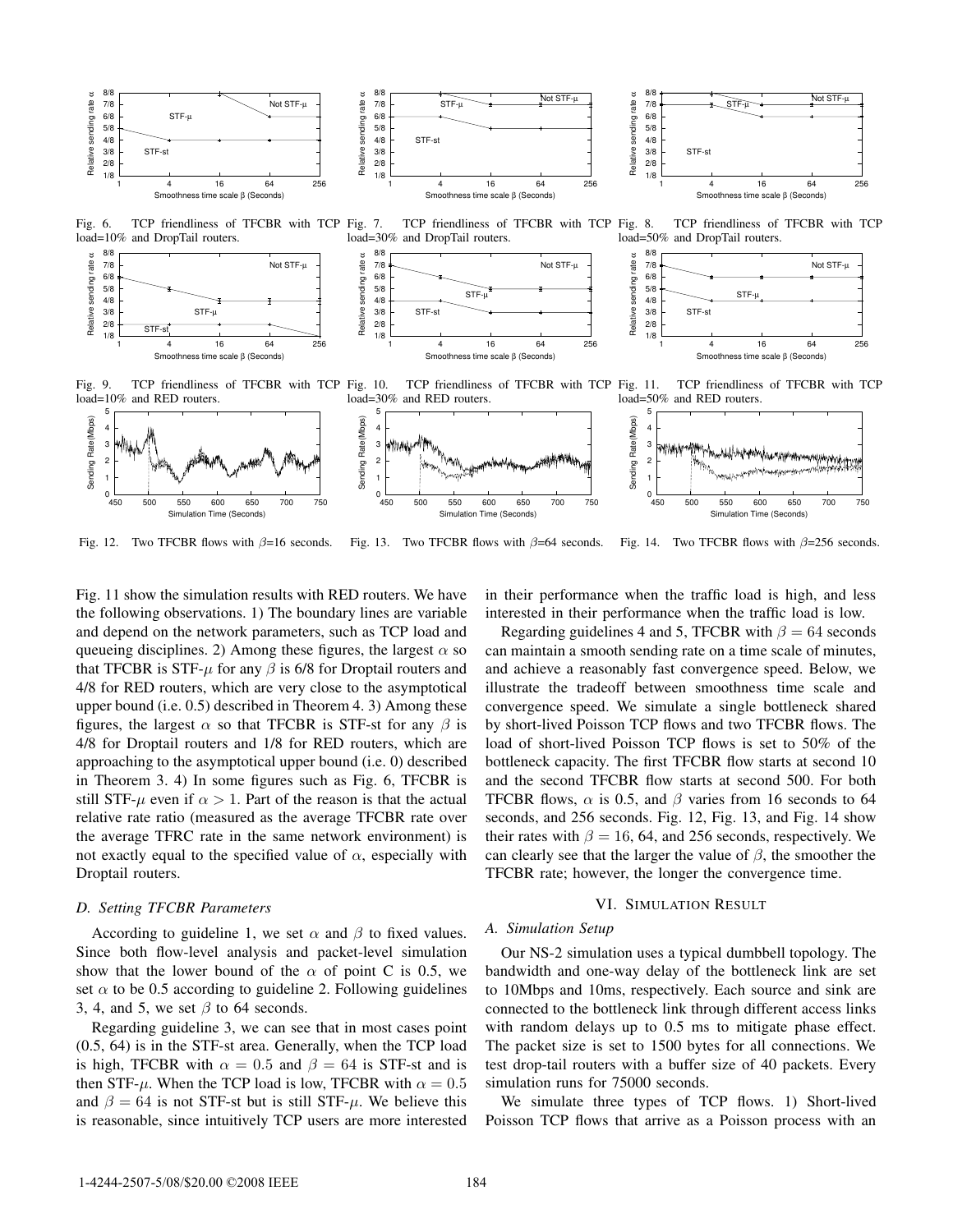



Average Rate of Short-Lived<br>Poission TCP Flows (Mbps) Average Rate of Short-Lived Poission TCP Flows (Mbps) 3 TFRC TFCBR RDTF 2.5 2 1.5 1 0.1 0.3 0.5 0.7 Load of Short-Lived Poisson TCP Flows

Fig. 15. The CDF of short-lived Poisson TCP rates when the TCP load is 30%.



Fig. 18. Average rate of the UDP flow.

Fig. 16. STF-st index indicating the percentage of TCP flows whose rates should be improved in order to make the protocol STF-st.







Fig. 19. CoV of the UDP flow measured on the Fig. 20. The 1-second average UDP rate when the time scale of 1 minute. TCP load is 30%.

average arrival rate of  $\lambda_1$  flows per second. The size of a TCP flow follows a Pareto distribution with average size  $1/\mu_1$  = 20 packets and shape parameter 1.6. In simulations, we vary the load of short-lived TCP flows that is defined as  $\rho_1 = \lambda_1/\mu_1$ . 2) Short-lived Web TCP flows that are generated by using PackMime [5], a source-level HTTP traffic model developed based on Internet traffic traces. Because of the limited space and because the results obtained with short-lived web TCP flows show the similar trends as the results obtained with shortlived Poisson TCP flows, we do not show the simulation results obtained with short-lived web TCP flows. 3) Long-lived TCP flows that stay in the network forever. In simulations, we vary the number of these long-lived TCP flows.

We simulate three traffic control protocols for UDP flows. 1) TFRC [11] as a representative protocol designed following the definition of Deterministic TCP Friendliness. For the same two reasons explained in Section V-C, we use TFRC as a reference protocol to study the degree of TCP friendliness of TFCBR. 2) TFCBR with  $\alpha = 0.5$  and  $\beta = 64$  seconds proposed in this paper following the definition of Stochastic TCP Friendliness. 3) TFCBR with  $\alpha = 1$  and  $\beta = 64$  seconds simulated as a representative protocol following the definition of Relaxed Deterministic TCP Friendliness. Below, they are referred to as TFRC, TFCBR, and RDTF, respectively. We determine whether TFCBR or RDTF is STF-st, or STF- $\mu$ , or not  $STF-\mu$  according to Theorem 2 and Theorem 1 using TFRC as a reference protocol.

#### *B. With Only Short-Lived Poisson TCP Flows*

We simulate a single bottleneck shared by short-lived Poisson TCP flows and a single long-lived UDP flow. The load of short-lived TCP flows is changed from 10% to 70% of the bottleneck capacity. Fig. 15 shows the CDF of the TCP rates for each protocol when the TCP load is 30%. We can see that the CDF of TFCBR is always below that of TFRC, and then it is STF-st according to Theorem 2. However, a large fraction

of the CDF of RDTF is above that of TFRC, and then it is not STF-st. Fig. 16 shows the STF-st index, which is defined as the fraction of the CDF of a protocol that is above the CDF of TFRC. The STF-st index of a protocol indicates the percentage of TCP flows whose rates should be improved to make the protocol STF-st. If the STF-st index of a protocol is zero, then it is STF-st; otherwise, the larger the STF-st index, the far away the protocol is to be STF-st. We can see that TFCBR is always STF-st, except when the TCP load is 10%. However, RDTF is not STF-st for any TCP load. Moreover, RDTF is far away to be STF-st in that about 80% of TCP flows should have an improved rate in order for RDTF to be STF-st. Fig. 17 shows the overall average rate of all TCP flows for each protocol. We can see that TFCBR is always  $STF-\mu$ including the case when the TCP load is 10%, however, RDTF is not even STF- $\mu$ .

Fig. 18 shows the average sending rate of the UDP flow during the whole simulation, and Fig. 19 shows the coefficient of variation (CoV), which is calculated by first measuring the average UDP sending rate for each second, calculating the CoV of these rates within each 64-second interval, and finally taking the average of all obtained CoVs. These two figures show that TFCBR achieves a lower average sending rate than TFRC does since its  $\alpha$  is 0.5, and maintains a much smoother sending rate on the time scale of 1 minute than TFRC does since its  $\beta$  is 64 seconds. In contrast, RDTF achieves a similar average sending rate as TFRC since its  $\alpha$  is 1, and maintains a smoother sending rate on the time scale of 1 minute than TFRC does since its  $\beta$  is 64 seconds. Fig. 20 shows the 1second average sending rates of TFRC and those of TFCBR when the TCP load is 30%. We do not show the rates of RDTF for the clarity of the figure. We can see that TFCBR first increases its rate very quickly in the slow start state, and then maintains a very smooth sending rate on a much longer time scale than TFRC in the congestion avoidance state.